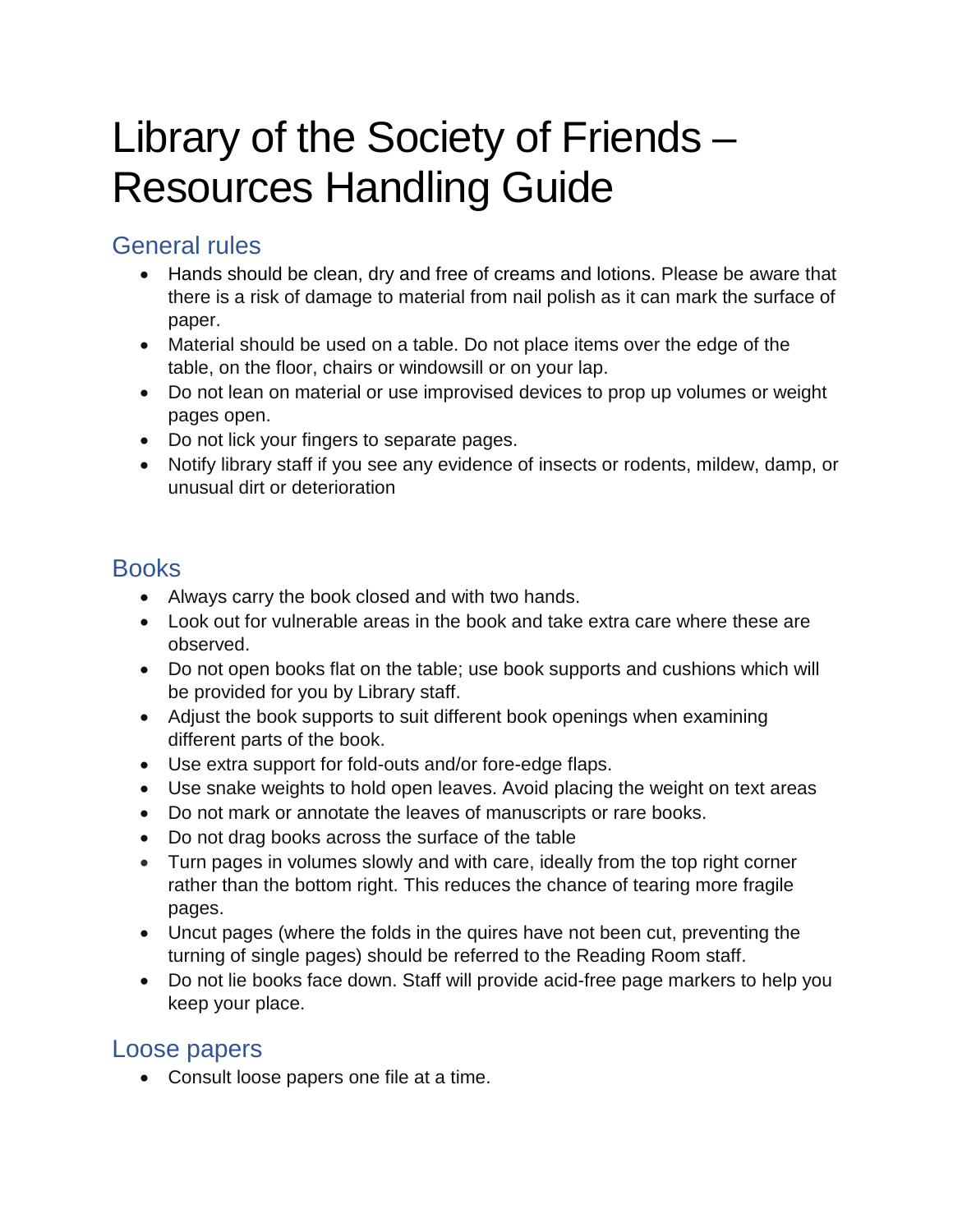- Place the file flat on the table and turn pages over with care, retaining the original order.
- Keep tags and fastenings in place.